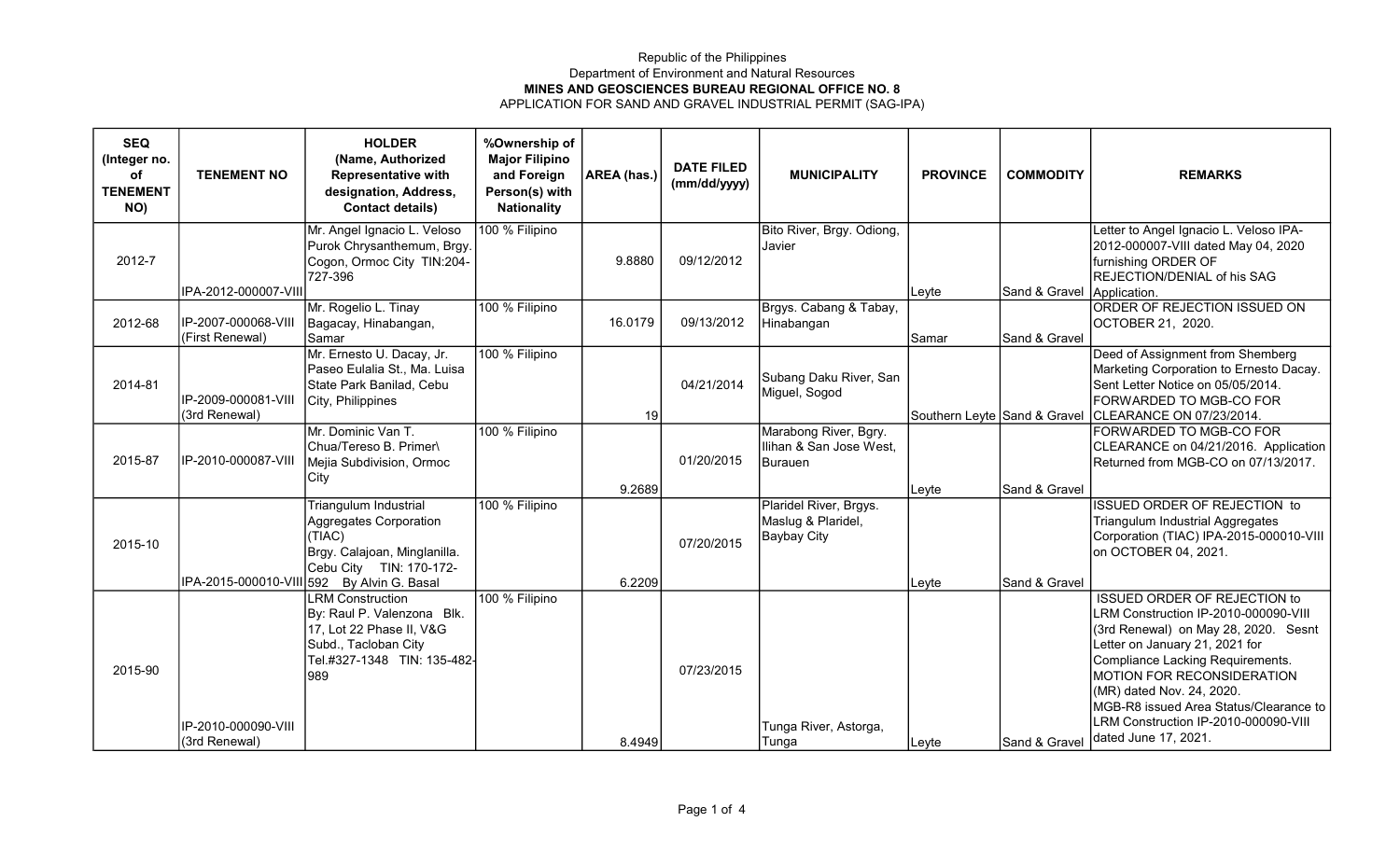| <b>SEQ</b><br>(Integer no.<br>of<br><b>TENEMENT</b><br>NO) | <b>TENEMENT NO</b>                             | <b>HOLDER</b><br>(Name, Authorized<br><b>Representative with</b><br>designation, Address,<br><b>Contact details)</b>                                                          | %Ownership of<br><b>Major Filipino</b><br>and Foreign<br>Person(s) with<br><b>Nationality</b> | AREA (has.) | <b>DATE FILED</b><br>(mm/dd/yyyy) | <b>MUNICIPALITY</b>                                                      | <b>PROVINCE</b> | <b>COMMODITY</b>       | <b>REMARKS</b>                                                                                                                                                                                                                                                                                                                                                                                                                                             |
|------------------------------------------------------------|------------------------------------------------|-------------------------------------------------------------------------------------------------------------------------------------------------------------------------------|-----------------------------------------------------------------------------------------------|-------------|-----------------------------------|--------------------------------------------------------------------------|-----------------|------------------------|------------------------------------------------------------------------------------------------------------------------------------------------------------------------------------------------------------------------------------------------------------------------------------------------------------------------------------------------------------------------------------------------------------------------------------------------------------|
| 2015-91                                                    | IP-2010-000091-VIII                            | Mr. Masada Resources and<br>Mining Corporation<br>#51 Daffodil St., Zinnia Drive<br>Ladislawa Garden Village,<br>Buhangin, Davao City<br>TIN#:111-161-025 by: Jaime<br>T. Lao | 100 % Filipino                                                                                | 7.0966      | 11/06/2015                        | Vigan River, Brgy.<br>Binalay, Gen MacArthur                             | Eastern Samar   | Sand & Gravel          | Issued Letter dated September 30, 2020<br>to MRMC by Jaime T. Lao, Granting<br>Motion for Reconsideration (MR) for sixty<br>(60) days non-extendable for the<br>compliance of lacking requirements of<br>MRMC. Sent letter dated April 26, 2021<br>to Masada Resources and Mining Corp.<br>Denying the Motion for Reconsideration<br>dated July 17, 2020. MGB-8 given<br>Masada to file an Appeal within Fifteen<br>(15) days upon receipt of this letter. |
| 2017-1                                                     | IP-2012-001-VIII                               | Mr. Francis Lloyd T. Chua<br>Brgy. Arado, Palo, Leyte<br>TIN: 901-128-486-000                                                                                                 | 100 % Filipino                                                                                | 14.9158     | 02/21/2017                        | Daguitan River, Brgy.<br>Tagkip & Bonifacio, Julita  Leyte_              |                 | Sand & Gravel          | Issued Third (3rd) Letter-Notice on<br>October 07, 2020 to comply lacking<br>requirements within fifteen (15) days from<br>the receipt of this letter.                                                                                                                                                                                                                                                                                                     |
| 2017-8                                                     | IP-2012-008-VIII<br>(2nd Renewal)              | Golden Rock Marketing<br>Janrey Park Subdv., San<br>Jose, Tacloban City By:<br>Efren M. Alvez                                                                                 | 100 % Filipino                                                                                | 7.0486      | 08/09/2017                        | Daguitan River, Brgys.<br>Alegra & Victory, Dulag                        | Leyte           | Sand & Gravel          | Sent 3rd Letter-Notice on January 25,<br>2021 for Compliance of Lacking<br>Requirements.                                                                                                                                                                                                                                                                                                                                                                   |
| 2017-11                                                    | IP-2012-011-VIII                               | Mr. Gil D. Gantuangco<br>Brgy. Valencia, Ormoc City<br>TIN: 126-623-464                                                                                                       | 100 % Filipino                                                                                | 6.007       | 09/08/2017                        | Panilahan River, Brgy.<br>Sherwood, Albuera                              | Leyte           | Sand & Gravel          | Sent Third (3rd) Letter-Notice dated<br>February 24, 2020 to comply lacking<br>mandatory requirements.<br>Portion of the Area was Inside Ormoc City<br>based on the Relocation of the Political<br>Boundaries of Albuera and Ormoc City<br>along Panilanah River on June 10-26,<br>l2020.                                                                                                                                                                  |
| 2017-16                                                    | IP-2012-016-VIII<br>(2nd Renewal)              | Mr. Roger L. Tinay<br>Bagacay, Hinabangan,<br>Samar                                                                                                                           | 100 % Filipino                                                                                | 14.3173     | 09/12/2017                        | Magtaon River, Brgy.<br>Concord, Hinabangan                              | Samar           | Sand & Gravel          | Sent 2nd Letter-Notice on June 23, 2020<br>for Compiance of Lacking Requirements.                                                                                                                                                                                                                                                                                                                                                                          |
|                                                            | IPA-2021-009 IP-2012-012-VIII<br>(3rd Renewal) | Mr. Manuel A. Chua<br>Mejia Subdivision, Ormoc<br>City                                                                                                                        | 100 % Filipino                                                                                | 5.7979      | 09/12/2017                        | Sebugay River, Brgy.<br> Poblacion, Albuera                              | Leyte           |                        | Issued Third (3rd) Letter-Notice on<br>September 30, 2020 for the compliance of<br>Sand & Gravel   lacking requirements.                                                                                                                                                                                                                                                                                                                                   |
| 2017-18                                                    | IP-2012-018-VIII<br>(1st renewal)              | Mr. Jerome A. Butaya<br>La Pladira Subdivision, Brgy.<br>Tambulilid, Ormoc City<br>TIN: 922-427-587                                                                           | 100 % Filipino                                                                                | 5.3753      | 09/12/2017                        | Palanas River, Brgys.<br>Mahayahay & Balugo,<br>Albuera                  | Leyte           | Sand & Gravel          | Issued Second (2nd) Letter-Notice on<br>September 30, 2020 for compliance of<br>lacking requirements.                                                                                                                                                                                                                                                                                                                                                      |
| 2018-1                                                     | IP-2013-001-VIII<br>(1st Renewal)              | Mr. Lorenzo M. Baltonado, Jr. 100 % Filipino<br>Doña Feliza Mejia<br>Subdivision, Ormoc City                                                                                  |                                                                                               | 5.0032      | 02/05/2018<br>Page 2 of 4         | Panilahan River, Brgys.<br>Sherwood & Mahayahay,<br>Albuera & Ormoc City | Leyte           | Sand & Gravel thereof. | Sent letter dated January 13, 2020<br>requesting for compliance of lacking<br>requirements within 15-days upon receipt                                                                                                                                                                                                                                                                                                                                     |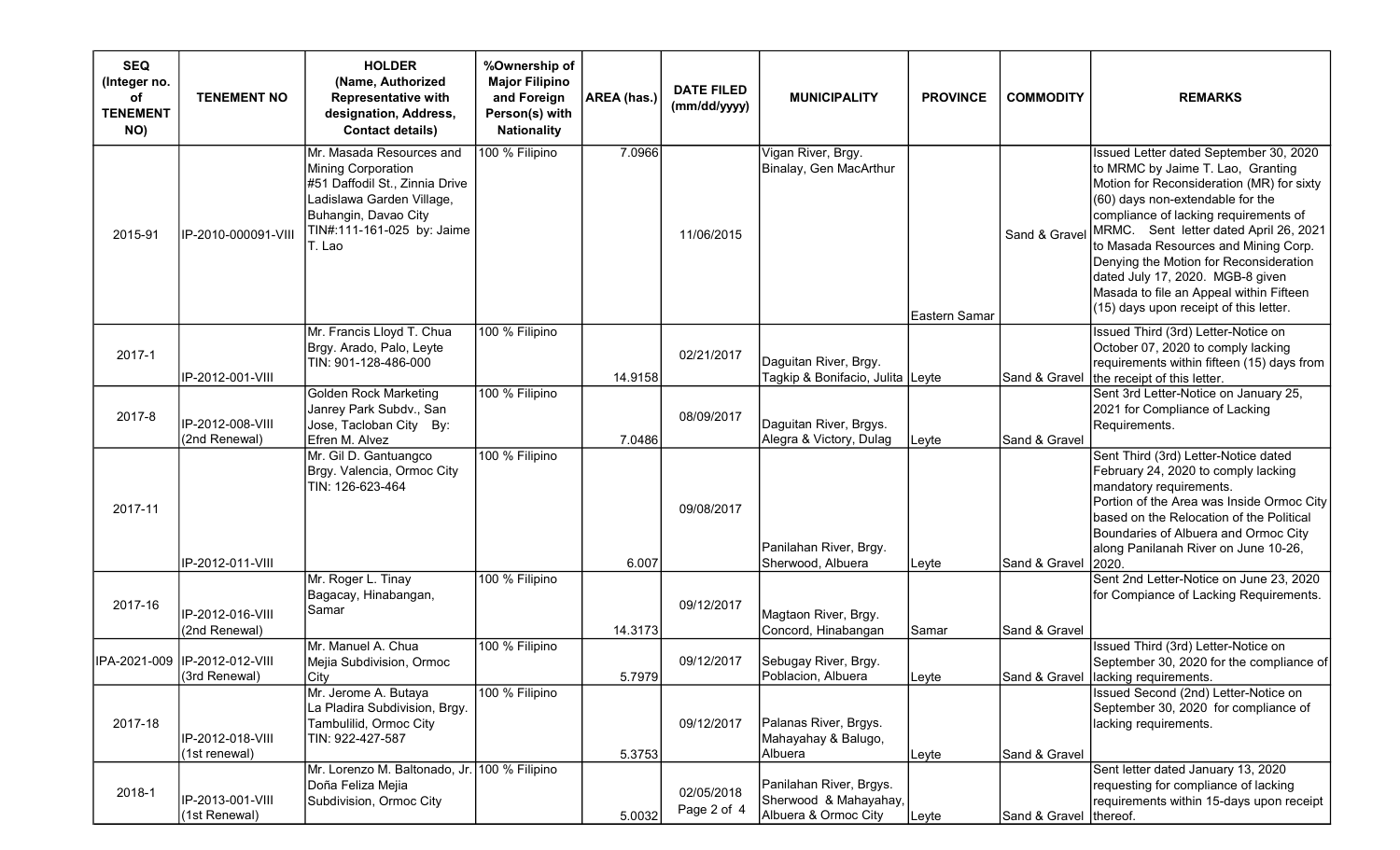| <b>SEQ</b><br>(Integer no.<br>оf<br><b>TENEMENT</b><br>NO) | <b>TENEMENT NO</b>                | <b>HOLDER</b><br>(Name, Authorized<br><b>Representative with</b><br>designation, Address,<br><b>Contact details)</b>                                                                        | %Ownership of<br><b>Major Filipino</b><br>and Foreign<br>Person(s) with<br><b>Nationality</b> | AREA (has.) | <b>DATE FILED</b><br>(mm/dd/yyyy) | <b>MUNICIPALITY</b>                                                             | <b>PROVINCE</b> | <b>COMMODITY</b> | <b>REMARKS</b>                                                                                                                                                                                                                                                |
|------------------------------------------------------------|-----------------------------------|---------------------------------------------------------------------------------------------------------------------------------------------------------------------------------------------|-----------------------------------------------------------------------------------------------|-------------|-----------------------------------|---------------------------------------------------------------------------------|-----------------|------------------|---------------------------------------------------------------------------------------------------------------------------------------------------------------------------------------------------------------------------------------------------------------|
| 2018-001                                                   | IPA-2018-000001-VIII              | Mr. Romeo C. Teoco<br>Brgy. 84, Manlurip, San Jose,<br><b>Tacloban City</b>                                                                                                                 | 100 % Filipino                                                                                | 5.211       | 10/29/2018                        | Dongon River, Brgy. Villa<br>Magsaysay & Rizal,<br>Babatngon                    | Leyte           | Sand & Gravel    | MGB-R8 issued MEMO for Area<br>Clearance Status and Clearance to DENR<br>on September 20, 2021 per DAO 2018-18<br>dated August 15, 2018.                                                                                                                      |
| 2019-1                                                     | IPA-2019-000001-VIII              | Mr. Romesito A. Valero<br>#513 Washington St.,<br>Buntay, Abuyog, Leyte.<br>TIN No. 937-467-730<br>CP No.                                                                                   | 100 % Filipino                                                                                | 8.9367      | 02/22/2019                        | Higasaan River, Brgys.<br>Anibongon & Parasanon,<br>Abuyog,                     | Leyte           | Sand & Gravel    | MGB-8 issued Amended Area Clearance<br>dated June 18, 2021, per DAO 2018-18.<br>Sent letter to Mr. Romesito A. Valero<br>denying his letter dated August 24, 2021<br>re:requesting for due consideration of<br>pending compliance of lacking<br>requirements. |
| 2019-2                                                     | IPA-2019-000002-VIII              | Ms. Michelle S. Valero<br>Real Street, Nalibunan,<br>Abuyog, Leyte.<br>TIN-928-201-914<br>CP No.                                                                                            | 100 % Filipino                                                                                | 5.5701      | 04/01/2019                        | Higasaan River, Brgy.<br>Parasanon, Abuyog,                                     | Leyte           | Sand & Gravel    | MGB-8 issued Amended Area Clearance<br>dated June 18, 2021, per DAO 2018-18.<br>Sent letter to Ms. Michelle S. Valero<br>denying her letter dated August 24, 2021<br>re:requesting for due consideration of<br>pending compliance of lacking<br>reauirements. |
| 2016-1                                                     | IP-2016-001-VIII<br>(3rd Renewal) | Kinjap Rock Industry<br>Corporation<br>c/o East 8 Marketing, 210-<br>212, Cong. Artemio Mate<br>Avenue, Tacloban City by:<br>Ruben Hernandez<br>Cel.#:0917-3060-556 TIN:<br>202-346-036-000 | 100% Filipino                                                                                 | 17.0764     | 12/21/2020                        | Binahaan River, Brgy.<br>Lourdes. Pastrana                                      | Leyte           | Sand & Gravel    | Sent First (1st) Letter-Notice dated<br>October 01, 2021 for Compliance of<br>Lacking Requirements.                                                                                                                                                           |
| 2021-01                                                    | IPA-2021-000001-VIII              | Rockworld Industries<br>by: Manuel Sia Que<br>Brgy. San Rafael, Dulag,<br>Leyte<br>Contact No. 0916-406-3650<br>TIN: 720-247-000                                                            | 100% Filipino                                                                                 | 7.3183      | 02/24/2021                        | Daguitan River, Brgy.<br>Arado, Dulag                                           | Leyte           | Sand & Gravel    | Letter to NCIP dated May 03, 2021, RE:<br>Informing the Application for Industrial<br>SAG of Rockworld Industries.                                                                                                                                            |
| 2021-02                                                    |                                   | Mr. Rodolfo P. Padillo, Jr.<br>105 Pantak St., V & G<br>IPA-2021-000002-VIII Subdivision, Tacloban City<br>CP#:0916-601-0762<br>TIN: 286-395-019                                            | 100% Filipino                                                                                 | 19.0613     | 03/26/2021                        | Lindog River, Brgys.<br>Tinaguban, Candigahub,<br>Tigbao & Camansi,<br>Carigara | Leyte           |                  | Letter to NCIP dated May 03, 2021, RE:<br>Informing the Application for Industrial<br>Sand & Gravel SAG of Rodolfo Padillo, Jr.                                                                                                                               |